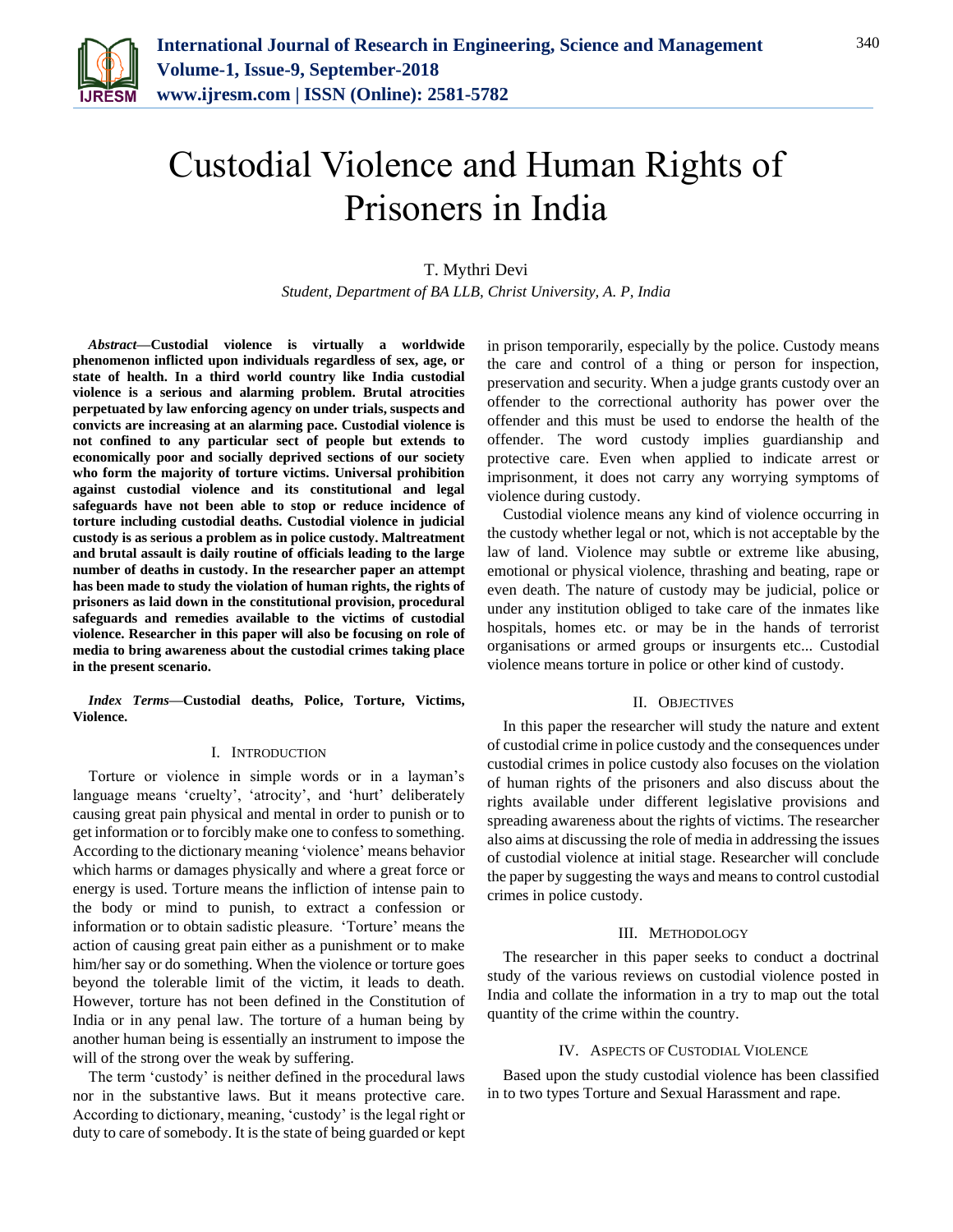

# *A. Torture*

India is a signatory to convention against torture but not has ratified it. Custodial torture is virtually a worldwide phenomenon inflicted upon individuals regardless of sex, age or state of health. This worst form of human rights violation has become a very serious and alarming problem in third world countries like India. In case of terrorists, dacoits and other hardened criminals, police like to take confessions resorting to third degree methods as it is easy. Custodial torture has become so common in these days that not only police and bureaucracy but people also take it as a routine police practice of interrogation. Custodial violence is not defined in any penal law in India. The prevention of Torture Bill 2010 is pending and yet to see the light of the day.

In Indian constitution enshrines human rights in Part III of the Constitution of India. Though articles 20, 21 and 22 of the constitution of India provides the basic human rights, there is no specific right against the torture. Hence, the burden has fallen on the Supreme Court to develop a right against torture through a process of interpretation. Court has delivered a number of decisions prohibiting torture. In Nandini Satpaty's case, it was held that not only physical threats or violence but psychological torture, atmospheric pressure, environmental coercion, tiring interrogation methods resorted in the course of interrogation by police are violation of law. In Sunil Batra v Delhi Administration, the court observed that, the treatment of a human being which offends human dignity, imposes avoidable torture and reduces the man to the level of a least would certainly be arbitrary and can be question under Art.14. In the same case court observed that: if the prisoner breaks down because of mental torture, psychic pressure of physical infliction beyond the licit limits or lawful imprisonment the person administration shall be liable for the excess."

## *B. Sexual Harassment and Rape*

Sexual harassment may start with the verbal abuse and which may lead to rape. Rate of crimes committed against women has increased tremendously. Women are considered to be a weaker sex in male dominated society and she is expected to be, by nature, passive, tolerant and patient. Therefore she has been victimized by her male counterpart and this is being going on for ages. Custodial rape is a rape in the custody of police, jail or in the custody of public servant or in the custody of hostel superintendent, remands officer etc. Women are raped in police custody where they are beaten up or they are threatened relating to their relatives and dear ones that compel the women to give her forced consent. There are many provisions in the Indian Penal Code relating to sexual intercourse by public servant, remand home or by any member of management staff of judicial custody with any women in their custody. Section 376(c), IPC deals with sexual intercourse by superintendent or manager of jail, remand house, hostel, private house etc. In the famous, Mathura Rape case a dalit labourer was raped by a police constable within the police premises while she was in police station along with her brother and a fellow labourer. In aftermath of the Mathura case in 1983 an amendment to the rape

law was bought in which among other things increased the minimum punishment in case of custodial rape to 10 years and the onus proof in all cases was shifted to the policemen involved who was innocent under S.114A of the Indian Evidence Act. The same amendment also bought a change in cases of custodial rape if the women states in her evidence before the court that she did not consent. It is for the accused policeman to prove the contrary. The particular manner in which this clause is phrased lead to glaring loopholes. The presumption is not made absolute but is made subject to proving the contrary.

# V. CLASSIFICATION OF CUSTODIAL CRIMES

Based on gathered data, violations of a custodial sort can be isolated into two classes. This order depends on the sort of guardianship the casualty was taken under when the wrongdoing happened.

# *A. Torture in Police Custody*

Torture in Police Custody is especially used as a tool to extract applicable information associated with instances and criminals. It is a extensive exercise and outcomes from systematic administrative failure or inefficiency to guarantee detainee's rights. The first 24 hours following detention constitutes highest threat for perpetration of such acts. Police custody is defined because the on the spot bodily custody by way of the police of a person who devoted a crime. The man or woman is arrested and brought to the police station for processing. The man or woman is then confined within the police station's jail. The jail detention is mostly a short duration because the custody may be revoked whilst the man or woman is produced earlier than the choose in the 24 hours of arrest and was granted bail by means of the choose.

The suspect may be interrogated via the police whilst on this form of custody assuming that the suspect is read his rights before definitely sending him to the police station. A lawyer is normally found in an interrogation to assure that the suspect's rights are being reputable and no bodily damage or brutality of any kind will occur. Also, police custody is often the form of custody for suspects with non-bail-in a position offenses. There infrequently any powerful safeguards to make sure that a person taken into custody could have their detention recorded or have spark off get entry to a legal professional.

# *B. Cases of Torture in Police Custody*

Case 1 – 7thApril, 2010: Mr. VeljiParmar, who was accused of theft died due to alleged torture on the Tajada Police Station in Bhavnagar District of Gujarat. The Police claimed that the deceased complained of a chest ache and turned into for that reason taken to a medical institution, wherein he become declared dead. However, Mrs. Manjula, the deceased's wife alleged that her husband succumbed to torture in custody. On further research, the submit mortem report discovered around 37 brutal harm marks at the body.

Case 2 – twenty seventh October, 2012: A man nicknamed Balister (forty years) died at Nababad Police Station in Jhansi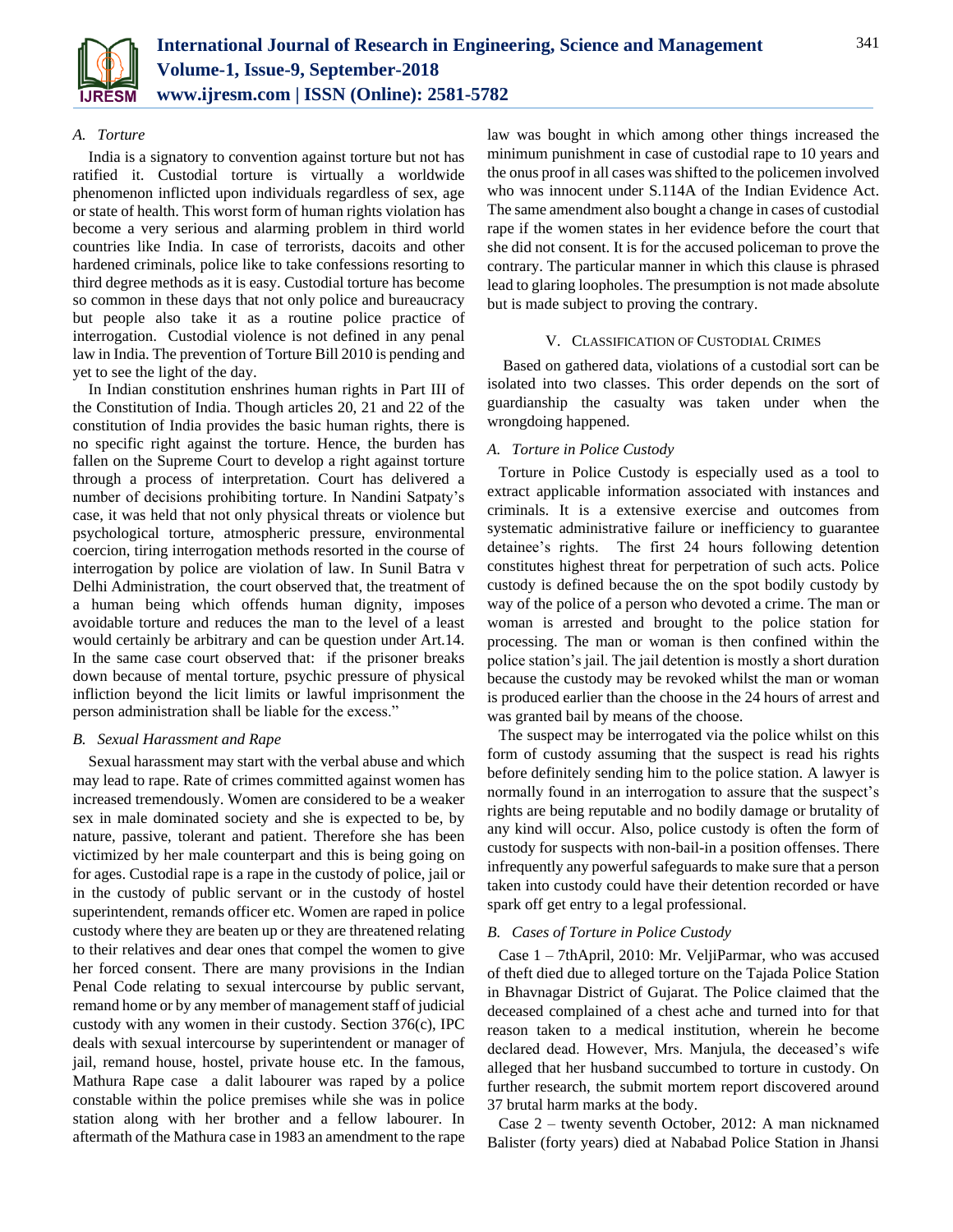

District of Uttar Pradesh. The deceased become picked up through the Special Operations Group (SOG) on that very day in connection with a robbery case. Police claimed that the deceased dedicated suicide. However the victim's household alleged in any other case and similarly claimed that they had not allowed his loved ones to fulfill the sufferer while his condition deteriorated and had only taken him to the clinic as soon as he turned into already useless in a bid to conceal their crime.

Case 3 – On 13 July 2010, one Sneha Kumar Chakma, son of DirendraChakma of Silkur village in Lunglei district became assaulted by means of an employees of Mizoram Armed Police (MAP) at Demagiri marketplace area in Lunglei district. The victim had come to promote "dry fish" inside the marketplace and changed into reportedly assaulted whilst the victim's wife objected to the MAP personnel who forcibly attempted to cast off dry fish without paying its price.

## *C. Torture in Judicial Custody*

Judicial custody differs from police custody in many aspects. Judicial custody is ascribed by means of a decide or the court itself. The custody is ordered via the choose, relying at the circumstances of the case. The custody may be provided due to the fact the decide refused bail, the suspect earned the quotation of contempt of court, and lots of different circumstances which include being imprisoned when convicted.

Judicial custody is one of the two alternatives of the judge concerning custody. Depending at the scenario, the decide may additionally order the suspect returned into police custody or into judicial custody. This form of custody is frequently given if the suspect manifests dangers to his rights whilst in police custody. There is not any interrogation executed all through judicial custody until the state of affairs requires the motion with the permission of the decide. Even though, judicial custody seems to be the safer sphere of movement, the worst kinds of custodial violence occur in prisons. It is also seen in lots of country prisons that prisons tend to have a collection of those who are once in a while preferred via the jail government, which permits them to take the jail premises as their personal fiefdom. The use of torture in Indian Prisons is a documented fact with the aid of the National Crime Records Bureau beneath the Ministry of Home Affairs.

# *D. Cases of Torture in Judicial Custody*

Case 1 –twelfth January, 2010: Under-trial prisoner, Mr. Krishna Kumar died because of alleged torture at Bhondsi Jail, Gurgaon in Haryana. The Jail officers claimed that he died because of clinical headaches however research found out harm marks.

Case 2 – March, 2013: Mr Jahangir Khan, an underneath-trial prisoner died beneath mysterious situations in Chas Jail in Bokaro, Jharkhand. The jail government had claimed that Mr Jahangir had tried to set himself on hearth after pouring kerosene from a lamp in his ward, whereupon he became rushed to the closest health center however succumbed to his injuries tomorrow. However, Mr. Khan had previously alleged earlier

than media personnel that he became being tortured and an research become launched.

Case 3 –Nandagopal in Annamalai Nagar turned into held by means of four policemen on suspicion of robbery. "After choosing him up on May 30, 1992, the law enforcement officials stored him in custody for 5 days in which he became crushed to dying. The cops also allegedly gang raped his spouse Padmini," the court was told.

Judgment "We are surprised the accused were not charged under Section 302 IPC (murder) and as a substitute the courts below treated the dying as suicide. They should had been charged beneath that provision and presented loss of life sentence, as homicide by police in custody in our opinion comes in the class of rarest of rare instances deserving demise sentence," the Bench determined.

### VI. STATISTICS OF CUSTODIAL DEATHS IN INDIA

TABLE I

| <b>DEATHS IN POLICE CUSTODY BETWEEN 2000 AND 2011</b> |                         |
|-------------------------------------------------------|-------------------------|
| Year                                                  | <b>Number of Deaths</b> |
| 2000-2001                                             | 127                     |
| 2001-2002                                             | 165                     |
| 2002-2003                                             | 183                     |
| 2003-2004                                             | 162                     |
| 2004-2005                                             | 136                     |
| 2005-2006                                             | 139                     |
| 2006-2007                                             | 119                     |
| 2007-2008                                             | 187                     |
| 2008-2009                                             | 127                     |
| 2009-2010                                             | 124                     |
| 2010-2011                                             | 147                     |

Figures according to the National Human Rights Commission Report (NHRC, 2012)

TABLE II DEATHS IN JUDICIAL CUSTODY BETWEEN 2000 AND 2010

| Year      | <b>Number of deaths</b> |
|-----------|-------------------------|
| 2000-2001 | 910                     |
| 2001-2002 | 1140                    |
| 2002-2003 | 1157                    |
| 2003-2004 | 1300                    |
| 2004-2005 | 1357                    |
| 2005-2006 | 1591                    |
| 2006-2007 | 1477                    |
| 2007-2008 | 1789                    |
| 2008-2009 | 1532                    |
| 2009-2010 | 1389                    |

#### VII. VIOLATION OF HUMAN RIGHTS

One of the most insidious evils in this modern age is the continued practice of inflecting torture upon individual being amounting to inhuman degrading treatment. The investigative agencies, in their anxiety to follow shortcut and to obtain a confession often resort to inhuman treatment. Victims are forced to do things against their ideological or religious convictions leaving them devoid of self-respect or self-esteem. At times victims are interrogated in terrifying ways and the interrogators used inhuman treatment to elicit false confessions from them. Supreme Court in Prem Shankar v. Delhi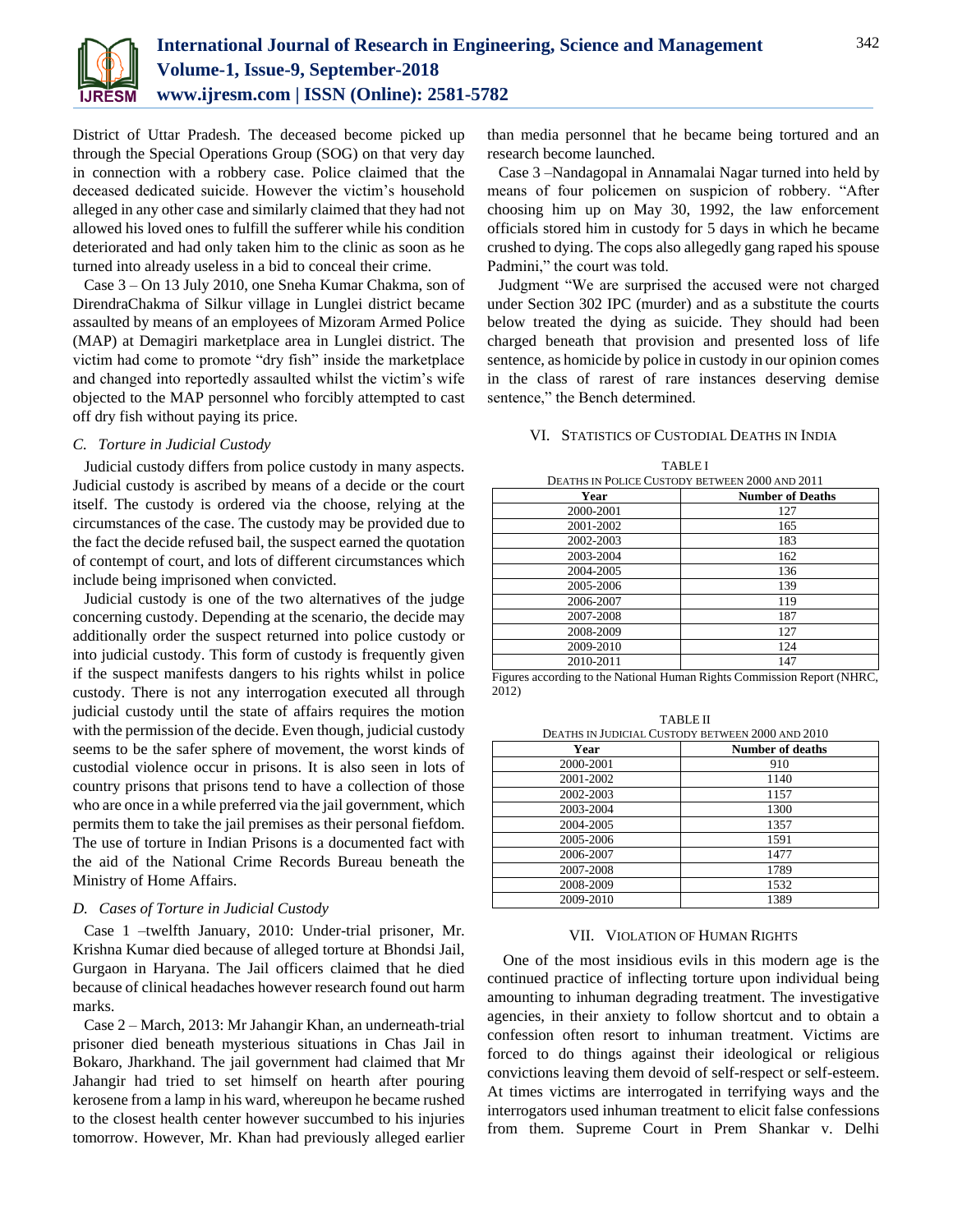

administration held that the Punjab Police Rules were violating Arts. 14, 19 and 21 of the Constitution of India and Krishna Iyer, J. delivered the majority judgement that rules providing that every under trial who was accused of a non-bailable offence punishable with more than three imprisonment would be handcuffed is violating the said Articles. It is a practice of keeping under trails and convicts in correctional homes, which is inhuman and mental torture to inmates. The Supreme Court gave directions to Central and State Governments and Jail Authorities in the case of Sunil Batra v Delhi Administration. In Bhagalpur Blinding case was a glaring example of cruel and inhuman treatment to the prisoners insolating the spirit of constitution and human value as well as Art 21. Supreme Court in this case tackled the blinding of under trail prisoners by the police by piercing their eye balls with needle and pouring acid in them. This case illustrates key aspects of the pattern of torture, sanction of torture by state and local judicial authorities, the routine concealment of torture, failure to conduct proper inquiry and the inordinate length of judicial proceedings. Court described the issues involved in this case to be of the greatest constitutional importance as they exploit right to life and personal liberty. Ten years after the blinding of under trails the court quashed the charge against the victims. There have been some instances where the over enthusiastic police officers physically tortured the accused in their custody, but courts of our country have condemned their inhuman approach in their judgments.

## VIII. CONSTITUTIONAL PROVISIONS

Previously prisoners were considered as enemies of the state and the society at large. They were condemned and hated by everyone but with the framing of the Constitution of independent India. The basic objective of social justice enshrined in the preamble. It lay provision of justice, liberty, equality to all its citizens and prohibits exploitation. The constitution has recognized prisoner's rights and dignity as person and citizen of India. Court in India appear to be in a position to implement human rights concepts in favour of the prisoners right to be treated as human beings. The concept of punishment has also gone through a sea change from deterrence to reformative theory of punishment. It is felt that punishment in a civilized society must not degrade human dignity of prisoners. Recognition of the inherent dignity and of the equal and inalienable rights of all members of the society is foundation of freedom, justice and peace in the society. Therefore, treatment of inmates of prison must also conform to the basic standards of humanity and fairness.

Article 20 imposes a prohibition relevant to the criminal proceeding. Clause (1) is concerned with the substantive law of criminal liability and penalty where no person shall be of criminal liability and penalty where no person shall be convicted of any offence except for violation of law in force at the time of the commission of the act charged as an offence. Only the retrospective criminal legislations are prohibited and

not the imposition of civil liability. Art.20(1) incorporates a prohibition on ex post facto penal law for example to prevent corruption among government servants in their official dealings.

Article 20(1), 20(2), 20(3) are concerned mainly with the stages of procedure. In the jurisprudence of constitutional law, Art 20(2) incorporate prohibition against 'double jeopardy', and Art 20(3) protection against 'testimonial compulsion'. The word 'person' used in each clause, is applicable to a corporation which is accused, prosecuted, convicted or punished for an offence. In order to bring the case of a person within the prohibition of Art.20(2) it must be shown that he has been tried earlier prosecuted before court and convicted by it for the same offence for which he is being prosecuted once again. In Zahira Habidullah H. Sheikh v State of Gujarat Art. 20(2) was not invoked and Supreme Court directed retrial of the accused after their acquittal by the trail court. It is necessary that the first trail should have been conducted before court competent to try the case to attract the provision of Art. 20(2).

The protection under Art. 20(3) is available only against the compulsion of accused to give evidence 'against himself', but left to himself he may voluntarily wave his privileges by entering into the witness box or by giving evidence voluntarily on request.

Article 21 of the Constitution of India read literally colourless Article and would be satisfied, the moment it is established by the state that there is a law which provides a procedure which has been followed by the impugned actions. No one has the right to take any other person's life or personal liberty, not even the state. Arbitrary deprivation of life and liberty would not be accepted. No person not even the prisoner, can be deprived of his life and personal liberty except according to procedure established by law. The meaning and content of personal liberty in Art.21 was discussed in detail in Maneka Gandhi v Union of India Article 21 occurs in Part III of the constitution which confers certain fundamental rights.

Article 22 of the constitution of India provides those procedural requirements which must be adopted and included in any procedure enacted by the legislature. If these procedural requirements are not compiled with it. It would then be deprivation of personal liberty which is not in accordance with the procedure established by law. Article 22 deals with two separate procedural matters: one is when a person is arrested under the ordinary law of crimes and the other when a person is detained under preventive detention. Those rights are under Art.  $22(1)$  and Art  $22(2)$  are as follows:

- (i) The right to be informed as soon as may be of grounds of arrest
- (ii) The right to consult and to be represented by a lawyer of his choice.
- (iii) The right to be produced before a Magistrate within twenty four hours.
- (iv) The freedom from detention beyond twenty four hours except by order of the Magistrate.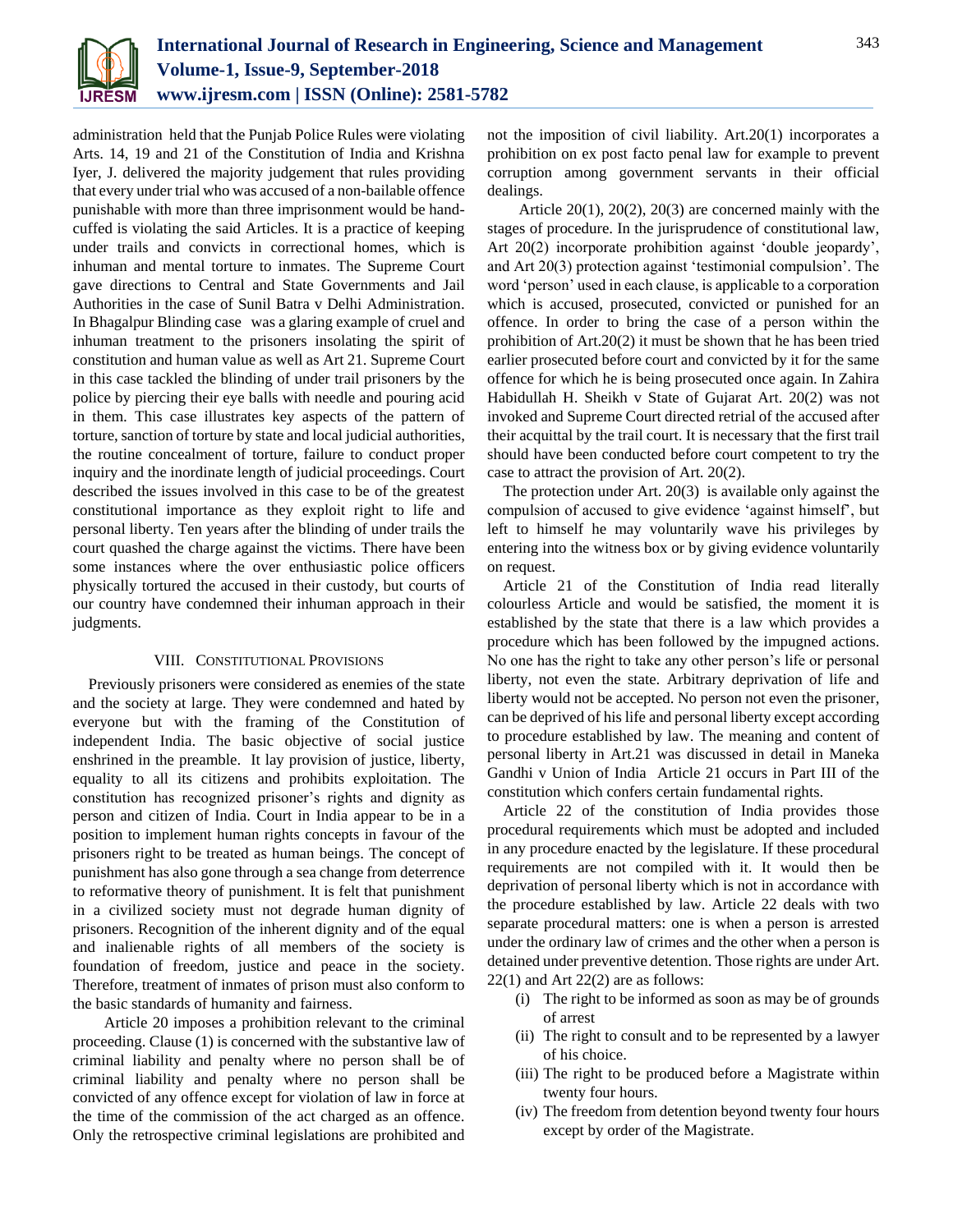

In state of U.P v Abdul Samad it was held that it was not necessary to produce such a person before the magistrate if he was produced before High Court and High Court remitted the person back to the same custody. The previous illegal detention becomes lawful when subsequently the accused is arrested and produced before the court within twenty four hours .The above mentioned rights are available to the citizens as well as noncitizens and not available to persons arrested and detained under preventive detention law. Article 22(2) is violated when a person is arrested by remand order of a Magistrate and not produced before the court within 24 hours.

# *Remedies available under ICCPR:*

ARTICLE 10 (1):- All people deprived of their liberty will be handled with humanity and with respect for the inherent dignity of the human person.

ARTICLE 10.2(1):-Accused humans shall, save in first-rate instances, be segregated from convicted folks and will be situation to separate remedy appropriate to their status as unconvinced men and women.

ARTICLE 14:- "Right to rapid trial" all folks shall be same before the courts and tribunals. In the determination of any criminal fee towards him, or of his rights and responsibilities in a fit at regulation, all people shall be entitled to a honest and public listening to by means of a able unbiased and impartial tribunal installed by means of law.

ARTICLE 14.3(4):- It provides loose criminal resource to the prisoners.

ARTICLE 9(5):- "RIGHT TO COMPENSATION" For Anyone who has been the victim of unlawful arrest or detention shall have an enforceable proper to reimbursement.

## IX. REMEDIES UNDER LEGISLATIVE PROVISIONS

#### *Code of Criminal Procedure, 1973*

After the amendment of 2005 Sec.46(4) of CrPC provides that no woman can be arrested after sunset and before sunrise, except in exceptional circumstances where the woman police officer may do so after obtaining written permission of the judicial Magistrate concerned. The Law Commission of India in its 135th report on ' Women in Custody'(1989) had recommended the insertion of a separate chapter in the code, containing various detailed provisions to avoid harassment to women during arrest and in custody but the amendment fails to take into account this recommendation.

Sec.49 of CrPC is another important safeguard on power of arrest. The person arrested shall not be subjected to more restraint than is necessary to prevent his escape; in other words he must not be subjected to torture or violence in the name of effecting arrest.

## *Indian Evidence Act 1872*

As the law stands today, if a complaint is made against torture, death or injury in police custody no evidence is available to substantiate the charge in court of law. The

prosecution is unable to produce evidence to prove the charge. It is difficult to secure evidence against policeman responsible for applying third degree methods, since they are in charge of records of police station, which they do not find difficult to manipulate. Consequently, prosecution against the officers generally results in acquittal.

A confession to police is inadmissible before the court of law. Under Sec. 25 and Sec.26 of the Indian Evidence Act 1872 provide that no confession or admission made by an accused while in police custody is admissible in evidence against him.

#### *Protection of Human Rights Act 1993*

The preamble of Human rights Act 1993 was passed by the parliament to meet the national and international demand to have a law to protect human rights and punish violations of the same. Meaning of human rights is provided in Sec.2(1)(d) of the Protection of Human Rights Act. Changing social conditions and emerging trends in the nature of crime and violence called for providing efficient and effective methods for dealing with the situation bringing in transparency and greater accountability. That is perhaps the reason why the Supreme Court has termed the National Commission as a unique expert body.

#### *Need for proper implementation of existing laws*

As mentioned above there are sufficient laws in India for the protection of Human Rights and to control the Custodial crimes but there is no proper implementation in those laws that's the reason for the occurrence of custodial violence in India. The laws which are enacted should be strictly implemented. One who violates the law should be punished severely. There is a need for the effective implementation of laws which are enacted by the legislature. Only enactment of laws does not help to prevent the custodial crimes happening in India. Researcher says that only people who are literate are only aware of the rights which are given by the state to them but people who are illiterate are unaware of their rights. There is a need for spreading awareness to the people who are not aware of their rights which are guaranteed by the Constitution of India.

# X. NEED FOR SPREADING AWARENESS ABOUT THE RIGHTS AGAINST CUSTODIAL VIOLENCE

Researcher says that there is need for spreading awareness about the rights that the citizens of India are having which are guaranteed by the Constitution of India and the rights provided under legislative statutes. In reality in rural or tribal areas people are not even aware what to do once the police arrest them, there are people who even don't know that they should consent an advocate for the advice, this is one of the instance for many custodial deaths. Researcher discuss about the role of media, students, politicians and NGOs in spreading awareness about the rights against the custodial violence.

# *Role of Media*

Researcher says that the media's role is very important in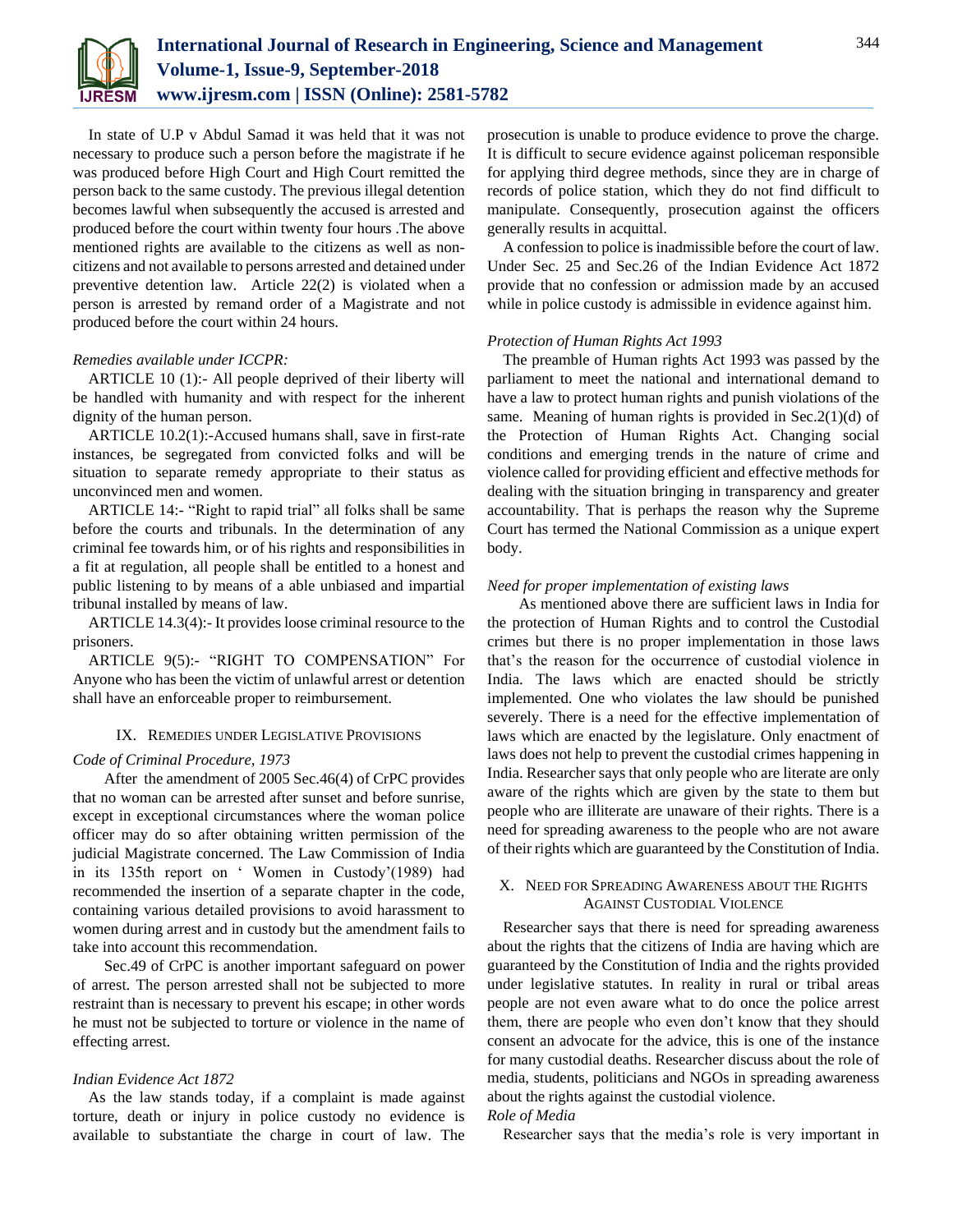

spreading awareness. The impact of media is more on the people as it's attractive and it is the easy way for communicating information to the people. Media should give information in a very frequent basis for the citizens. After the custodial death is taken place the media for a couple of days shows only about the custodial crime on the later basis it will never discuss about the custodial crimes instead of this the media can focus upon the incident when it is in the initial stage. Researcher says that media should also concentrate in spreading awareness about the laws which are enacted by the legislature for the protection of citizens of India. The reason why researcher is saying that the media should focus on the spreading awareness because people who are illiterate watch news in their vernacular language. So, that it will be easy for them to know about the rights they are having. Recent days we are seeing many advertisements about the government policies for people likewise, it can also advertise about the rights they are having. Researcher finds it as one of the best way to communicate to people.

# *Role of Students*

Researcher says that students should take an active participation in spreading awareness about the rights against custodial violence. Students who are aware about the custodial death taking place in certain areas is more than they should take an initiative and conduct awareness campaigns in their vernacular language. As the students are very creative they can make the postures and by using them they can spread awareness. Students can perform a skit and can make them understand about the situation and how should they react when such incidents take place in their locality.

# *Role of Legislatures*

Researcher says that legislatures can also contribute in spreading awareness about the rights of the citizens. Legislatures conduct campaigns for their political agenda. During the campaign they can include this as a part to make people aware of their rights. Legislatures work for the better society and they are the representatives of large number of people. Legislatures as they represent government so that they can educate the people about the enactments passed by the legislature. By this it will reach to maximum people. It will be one of the best way to bring awareness about the rights of citizens of India.

## *Role of NGO's*

NGO's are the non-profitable organisations. Government should allot some funds for them to conduct awareness campaigns at different places about the rights of citizens and the legislatures enacted by the government for the protection of the citizens of India. In this way also it can reach to maximum people.

## XI. SUGGESTIONS AND RECOMMENDATIONS

Custodial violence requires to be tackled from two ends, that is, by taking measures that are remedial and preventive. Award of compensation is one of the remedial measures after the event. There is no law to compensate the victims of custodial violence or the relatives of the victims of the custodial death. Remedy is available under public law under Arts. 32 and 226 of the constitution where compensation can be granted by Supreme Court and High Court. Initiatives taken by judiciary to accrue appropriate compensation are commendable. Effort should be made to remove the very causes, which lead to custodial violence, so as to prevent such occurrences, following steps, if taken, may prove to be effective preventive measures:

a) Police training should be conducted regularly. Protection of human rights should be emphasized. To bring change in the mindset and approach of the police personnel in regard to investigations, so that they will recognize and respect human rights.

b) Higher officials should continuously monitor and supervise the subordinate officers to prevent custodial violence.

c) Strict compliance with the eleven requirements enumerated in D.K. Basu guidelines should be ensured in all cases of arrest and detention.

d) Simple and fool-proof procedures should be introduced for prompt registration of first information reports relating to all crimes. Filing of e-FIR should be introduced.

e) Computerization, video-recording, and modern methods of records maintenance should be introduced to avoid manipulations, insertions, substitutions and anti-dating in regard to FIRs, statement of witnesses etc. and to bring in transparency in action.

f) Separation of investigation from maintenance of law and order should be done immediately. Investigation should be done immediately by investing agency and this agency must be entrusted with ample power, to investigate criminal cases. Complaints of custodial violence against police personnel should be investigated by CBI or human Rights Commission and take speedy action followed by prosecution, wherever necessary.

#### XII. CONCLUSION

Custodial savagery and custodial death is anything but another wonder. It is winning in our general public from the ages. In spite of a few activities lately, torment and abuse keeps on being endemic all through India and keeps on denying human poise to a large number of people. Custodial torment has turned out to be so basic nowadays that the police and administration as well as even individuals underestimate it as a normal police routine with regards to cross examination. The outcome is that the news of such over the top direct causes simply a fleeting stun in the general public. At the point when a custodial demise happens, there is an open commotion, which either fades away with time or and no more died down by constituting an enquiring advisory group. The law in all nations